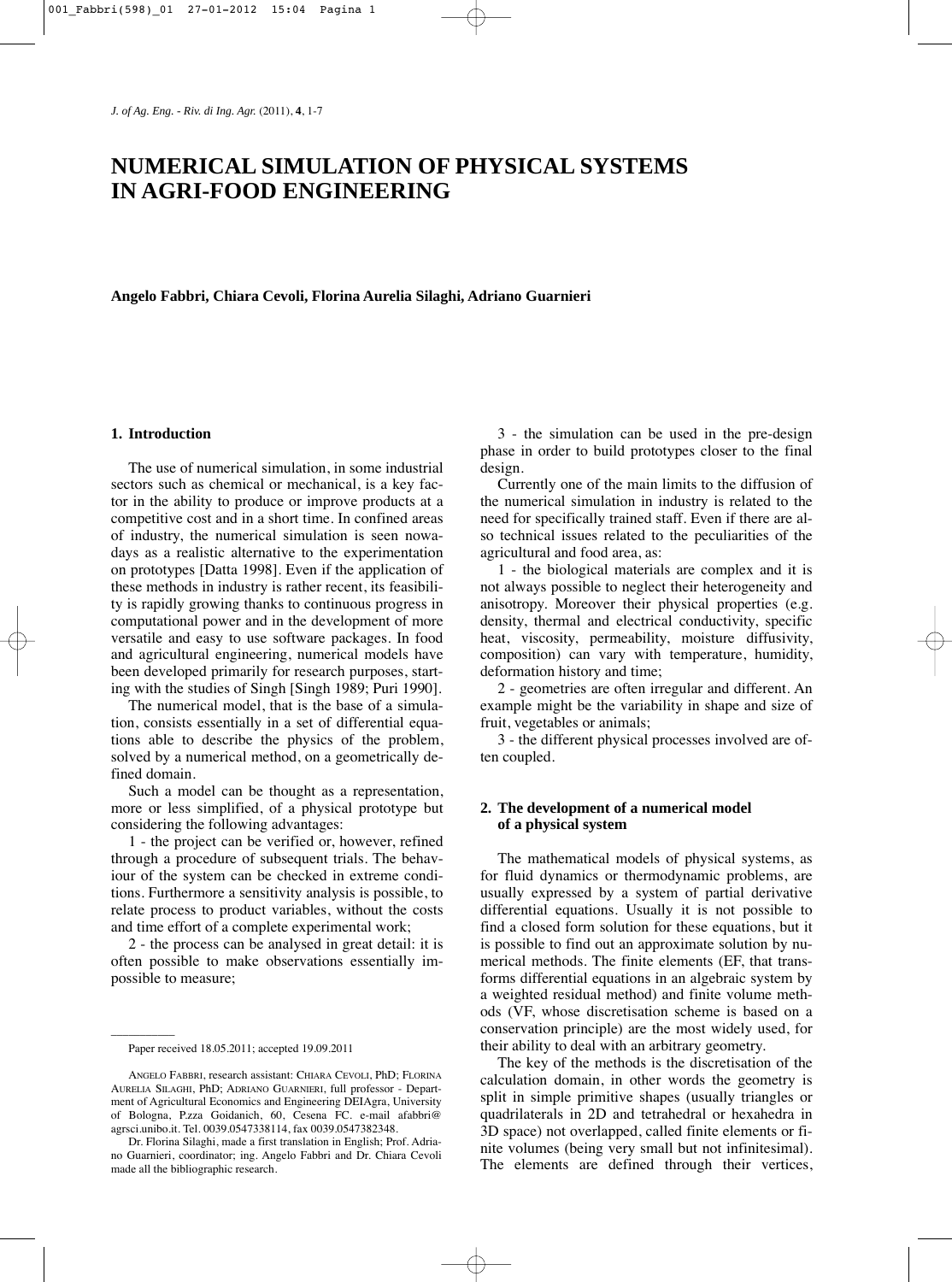2

named nodes. The set of nodes and elements that describes the whole geometry is called mesh.

The spatial distribution of the physical properties of interest within the domain (e.g. strain, temperature, fluid velocity, concentration), usually expressed by equations impossible to integrate, within each element is approximated by a simple shape-function (typically linear or otherwise polynomial).

The equations related to each element are formed through a suitable physical principle (equilibrium, congruence or mass, energy, momentum conservation) generating a system of linear or locally linearised equations.

The system became completely suitable for automatic solution when the boundary conditions were assigned to nodes (e.g. constraints, loads, imposed displacements, temperature, flow rate or pressure).

Operatively the construction of the numerical model of a physical system goes through three phases, conventionally described in international literature as *preprocessing*, *solving* and finally *postprocessing*. In figure 1 is reported the flow chart diagram of the three phases concerning the construction of a numerical model. Typically the first step consists in the definition of the geometry, boundary conditions and material properties. This phase is the most critical for the user and often needs the major amount of time. Subsequently, the software assembles the governing equations on a discretised domain and sets up the resolution in a numerical way, this part involves most of the computation time. The final step consists in the evalu-



Fig. 1 - Flow chart diagram of the phases concerning the simulation model construction.

ation of the solution, for example through the visual observation of scalar or vector field values (e.g. pressure, temperature, speed, voltage, displacements).

## *2.1. Pre-processing: geometry definition, constitutive equations and boundary conditions*

The phase of the physical description of the model is the most creative and needs a significative experience of the developer. It is in fact necessary to understand which elements of physical reality are less important to balance the model feasibility with available computing resources, time and professional skills. At this stage it is also important to know the strength points of the different modeling software packages commercially available.

The mesh construction phase could require an active role of the researcher too, mainly when it is necessary to determine a good compromise between computational resources and quality of result, in the sense that a more refined mesh involves an increase in both accuracy of the solution and computational time (with a more than proportional law). A very useful but rare feature of some FE/FV packages is the ability to dynamically adjust the discretisation during the calculation, following geometry modifications or gradients in physical fields.

A crucial point regarding result quality is related to the possibility to consider in the model accurate material property data. This is particularly important in food technology where materials are more difficult to describe than traditional building materials used in engineering, as metal materials. The experimental characterization of involved material may be a solution to the problem. Obviously this is not always a viable way because of equipment costs and the alternative is the use of data from literature [Rahman 2009; Rao 2005; Nesvadba 2004; Houska 2001; Singh 1995; Rao 1995; Datta 1995; Okos 1986; Mohsenin 1980] or from scientific or industrial directories [Nelfood 201; MatWeb 2011; Goodfellow 2011, ESM 2011; EngineeringToolbox 2011]. The same scientific literature reports an empirical formula for the correlation between the physical properties and the composition for many heterogeneous materials [Datta 1995; Rao 1995; Okos 1986; Rahman 1996; Mohsenin 1980].

## *2.2. Processing: solution of the equations*

After the setting up of the governing equation system, it is necessary to define a solution method able to provide the best results in the shortest time and under acceptable conditions of numerical stability (e.g. discretisation in time, direct or iterative solvers, implicit or explicit, based on segregated or coupled nonlinear equations). This choice is clearly influenced by the type of problem and by the specific software used. The stage of the building of discretised equation system, linearization and resolution by matrix algebra techniques, requires the greatest computational effort.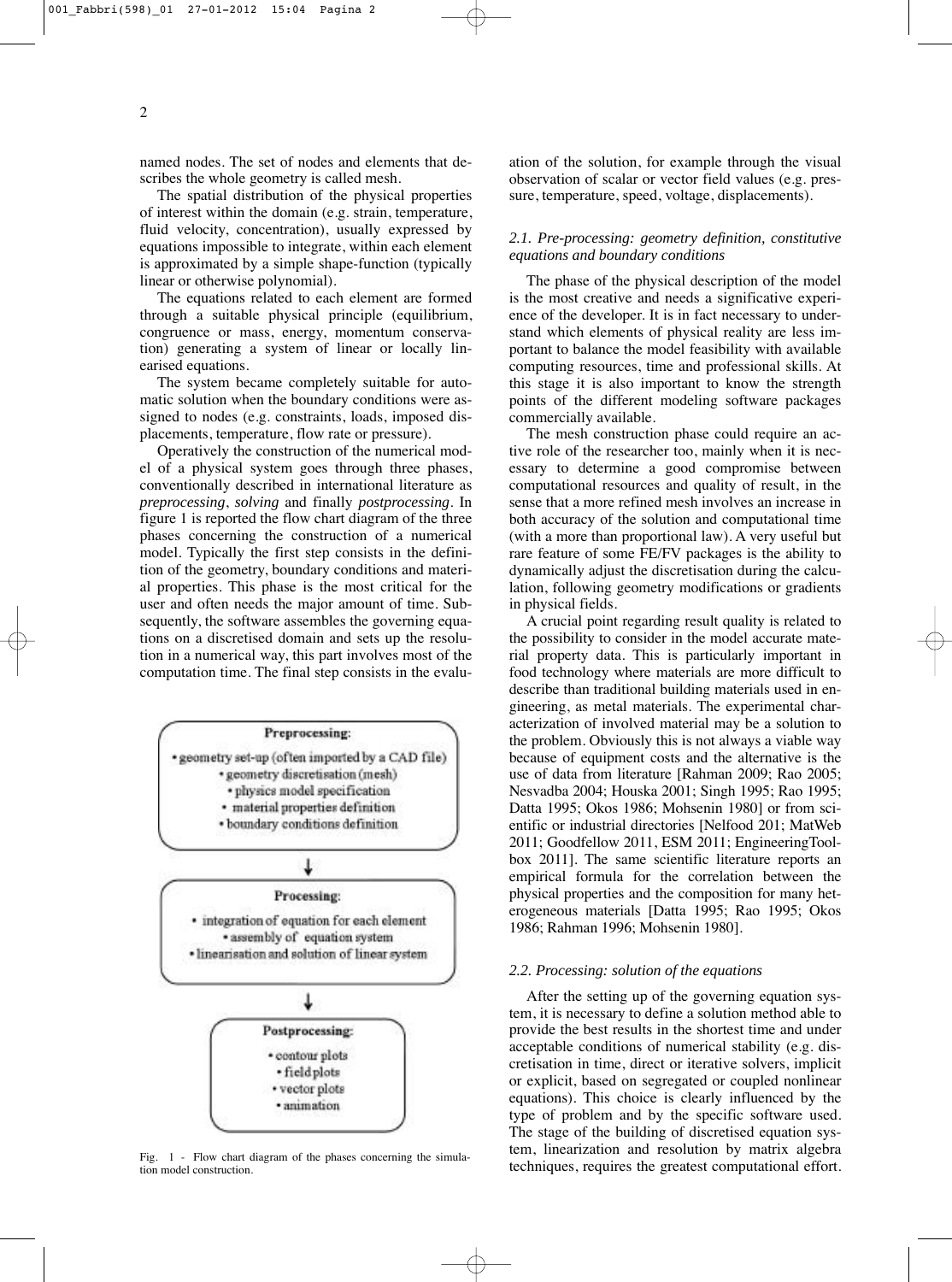It is not uncommon to conduct elaborations that need hours or even days.

## *2.3. Post-processing: solution analysis*

The most modern FE/FV packages have different features for the graphical representation of results (false-colour graphics, cross sections, iso-value curves, vector fields, streamlines, particle tracing) that allow a detailed observation of the process, both in space and time, generally not possible only with experimentation. The phase of the results analysis often does not define the end of the calculation cycle, but suggests the changes for the next.

Moreover the comparison of the values calculated in specific conditions with experimental or literature data may be important as it permits the assessment of the model. Moreover the tuning of the model, acting on some parameters impossible to be known by the analyst, is the activity aimed to make the output of the software coincide with real data and constitutes a way of improving the model reliability. It is even possible to compare the calculated values with just experimental ones in integral form, that usually are easier to measure.

#### **3. Applications in agri-food engineering**

The numerical simulation methods offer a powerful design and analysis tool to agricultural and food engineering. In this area many problems involve fluid flow, heat and mass transfer and mechanics. Typical examples include mixing, drying, sterilization, chilling in food industry; design and building of animal housing, ventilation and design of greenhouses in structures and environment engineering; roll-over protective structure designs and tyre-soil contact in power and machinery area.

An extensive bibliographic research was made through the more relevant scientific journals in order to highlight the fields and the better documented or more promising applications of numerical modelling.

The bibliographic database used was Scopus that is the largest abstract and citation database of peer-reviewed literature and quality web sources with smart tools to track, analyze and visualize research [http://www.info.sciverse.com/scopus/about/]. The principal strong points of Scopus are summarized in Table 1 (at 2011):

| Contains 41 million records, 70% with abstracts                     |  |  |  |  |
|---------------------------------------------------------------------|--|--|--|--|
| Nearly 18,000 titles from 5,000 publishers worldwide                |  |  |  |  |
| 70% of content is pulled from international sources                 |  |  |  |  |
| Includes over 3 million conference papers                           |  |  |  |  |
| Offers sophisticated tools to track, analyze and visualize research |  |  |  |  |

TABLE 1 - Strong points of the database Scopus.

The search keywords used to carry on the present study were: *numerical simulation, finite element, CFD, computational fluid dynamics, finite volume, numerical modelling* and *numerical model*.

Restricting the research area to agri-food engineering a total of about 12,000 scientific works was found, spanning from early the '60s to 2011.

In Figure 2 is reported the number of papers issued for year, where data show an exponential growth. The data relative to year 2011 is estimated on the base of the first half year.



Fig. 2 - Number of published papers on numerical simulation in agri-food engineering.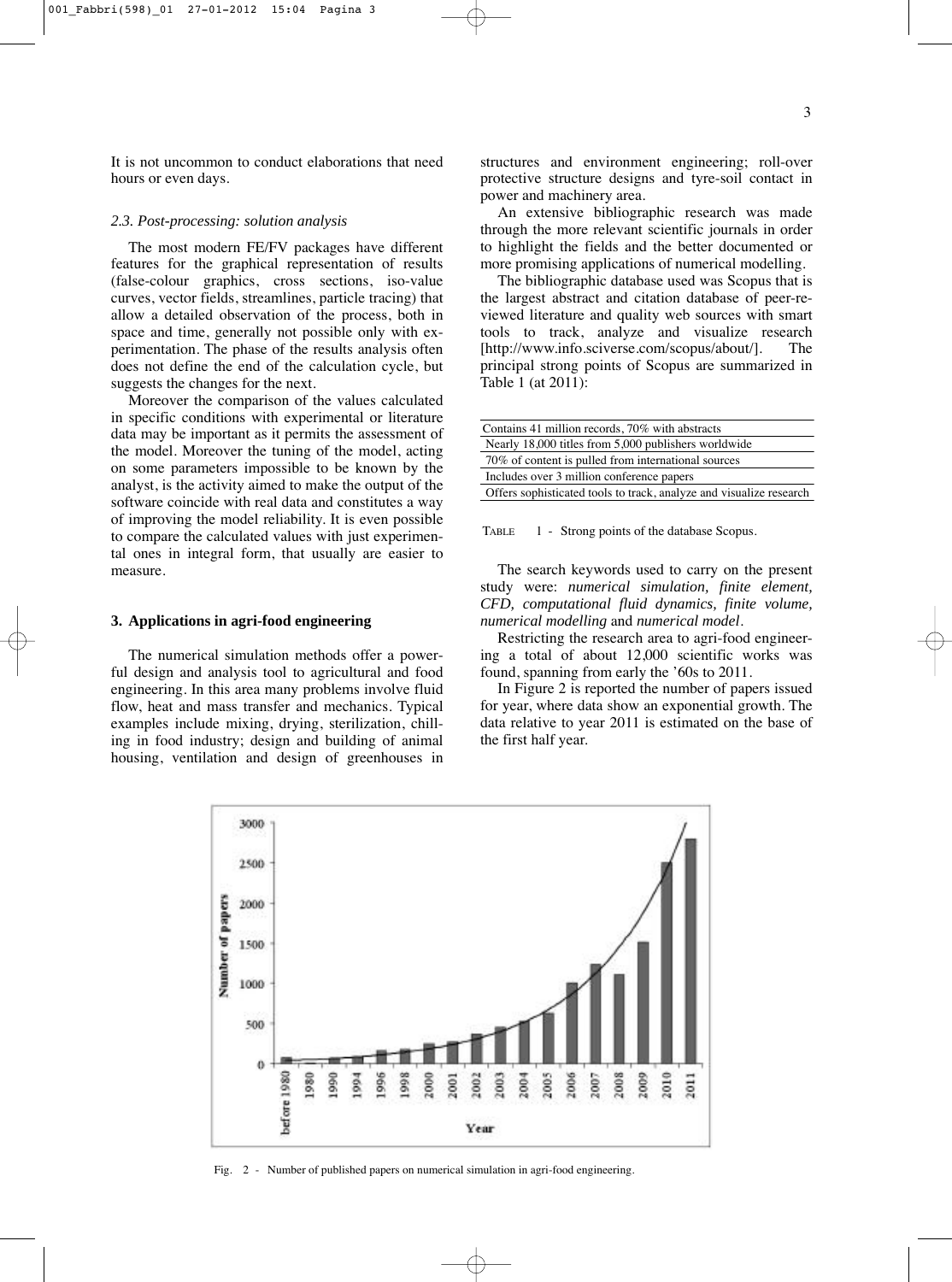4

The papers derive from different source type: journal (96%), conference proceeding (3%), book series  $(1.5\%)$  and trade publication  $(0.5\%)$ . The most number of papers is written in English (88%), but it must be observed that about 10% is written in the Chinese language.

In Table 2 the list of the most important journals consulted is reported. The list order reflects the number of papers found, that decrease from journal n°1 (*Journal of Theoretical Biology*) to journal n°119 (*Irrigation Science*). In parentheses is reported the number of publications on the numerical simulation.

| $\mathbf{1}$   | Journal of Theoretical Biology (823)                                                             | 61 | International Journal of Heat and Technology (53)                     |  |  |
|----------------|--------------------------------------------------------------------------------------------------|----|-----------------------------------------------------------------------|--|--|
| $\overline{c}$ | Water Resources Research (674)                                                                   | 62 | Biosystems Engineering (52)                                           |  |  |
| 3              | Yanshilixue Yu Gongcheng Xuebao Chinese Journal of<br>Rock Mechanics and Engineering (533)       | 63 | Journal of Loss Prevention in the Process Industries (51)             |  |  |
| 4              | Journal of Hydrology (474)                                                                       | 64 | Bioresource Technology (49)                                           |  |  |
| 5              | Continental Shelf Research (377)                                                                 | 65 | Biological Conservation (46)                                          |  |  |
| 6              | Mathematical Biosciences (323)                                                                   | 66 | Journal of Geophysical Research G Biogeosciences (46)                 |  |  |
| 7              | Yantu Lixue Rock and Soil Mechanics (322)                                                        | 67 | Plant and Soil (44)                                                   |  |  |
| 8              | Nongye Jixie Xuebao Transactions of the Chinese<br>Society of Agricultural Machinery (279)       | 68 | Soil Science (43)                                                     |  |  |
| 9              | Estuarine Coastal and Shelf Science (242)                                                        | 69 | Aquaculture (42)                                                      |  |  |
| 10             | Ecological Modelling (233)                                                                       | 70 | Journal of Evolutionary Biology (40)                                  |  |  |
| 11             | Journal of Marine Systems (231)                                                                  | 71 | Agriculture Ecosystems and Environment (39)                           |  |  |
| 12             | Geotechnical Special Publication (177)                                                           | 72 | Ecography (39)                                                        |  |  |
| 13             | Journal of Food Engineering (167)                                                                | 73 | Chinese Journal of Ecology (39)                                       |  |  |
| 14             | Biometrics (158)                                                                                 | 74 | Oceanologica Acta (37)                                                |  |  |
| 15             | Vadose Zone Journal (157)                                                                        | 75 | Canadian Journal of Fisheries and Aquatic Sciences (37)               |  |  |
| 16             | Journal of Irrigation and Drainage Engineering (139)                                             | 76 | Environmental Geology (37)                                            |  |  |
| 17             | Soil Science Society of America Journal (134)                                                    | 77 | Journal of Plankton Research (37)                                     |  |  |
| 18             | Proceedings of the Royal Society B Biological Sciences<br>(130)                                  | 78 | American Journal of Agricultural Economics (35)                       |  |  |
| 19             | Shengtai Xuebao Acta Ecologica Sinica (129)                                                      | 79 | European Journal of Forest Research (35)                              |  |  |
| 20             | Transactions of the Asabe (123)                                                                  | 80 | Acta Biotheoretica (35)                                               |  |  |
| 21             | Acta Oceanologica Sinica (117)                                                                   | 81 | New Phytologist (34)                                                  |  |  |
| 22             | Agricultural Water Management (115)                                                              | 82 | Oceanologia (34)                                                      |  |  |
| 23             | Soil Dynamics and Earthquake Engineering (112)                                                   | 83 | Diversity and Distributions (34)                                      |  |  |
| 24             | Bulletin of Mathematical Biology (105)                                                           | 84 | Fisheries Oceanography (34)                                           |  |  |
| 25             | Agricultural and Forest Meteorology (104)                                                        | 85 | Mathematical Biosciences and Engineering (33)                         |  |  |
| 26             | Nongye Gongcheng Xuebao Transactions of the<br>Chinese Society of Agricultural Engineering (103) | 86 | Water Environment Research (33)                                       |  |  |
| 27             | International Journal of Refrigeration (102)                                                     | 87 | Journal of Experimental Biology (33)                                  |  |  |
| 28             | Computers and Electronics in Agriculture (101)                                                   | 88 | Plos One $(33)$                                                       |  |  |
| 29             | Theoretical Population Biology (94)                                                              | 89 | International Journal of Environmental Science and<br>Technology (32) |  |  |
| 30             | Marine Ecology Progress Series (94)                                                              | 90 | Applied and Environmental Microbiology (32)                           |  |  |
| 31             | Geotechnical and Geological Engineering (92)                                                     | 91 | Soil Biology and Biochemistry (31)                                    |  |  |
| 32             | Environmental Earth Sciences (91)                                                                | 92 | Agricultural Systems (31)                                             |  |  |
| 33             | Journal of Mathematical Biology (86)                                                             | 93 | Journal of Biogeography (31)                                          |  |  |
| 34             | International Journal of Geomechanics (85)                                                       | 94 | Journal of Animal Ecology (30)                                        |  |  |
| 35             | Transactions of the American Society of Agricultural<br>Engineers (85)                           | 95 | Journal of Great Lakes Research (29)                                  |  |  |
| 36             | Marine Pollution Bulletin (82)                                                                   | 96 | Journal of Soil and Water Conservation (29)                           |  |  |
| 37             | Geoderma (82)                                                                                    | 97 | International Journal of Sediment Research (28)                       |  |  |
| 38             | Forest Ecology and Management (77)                                                               | 98 | Estuaries (28)                                                        |  |  |

 $\oplus$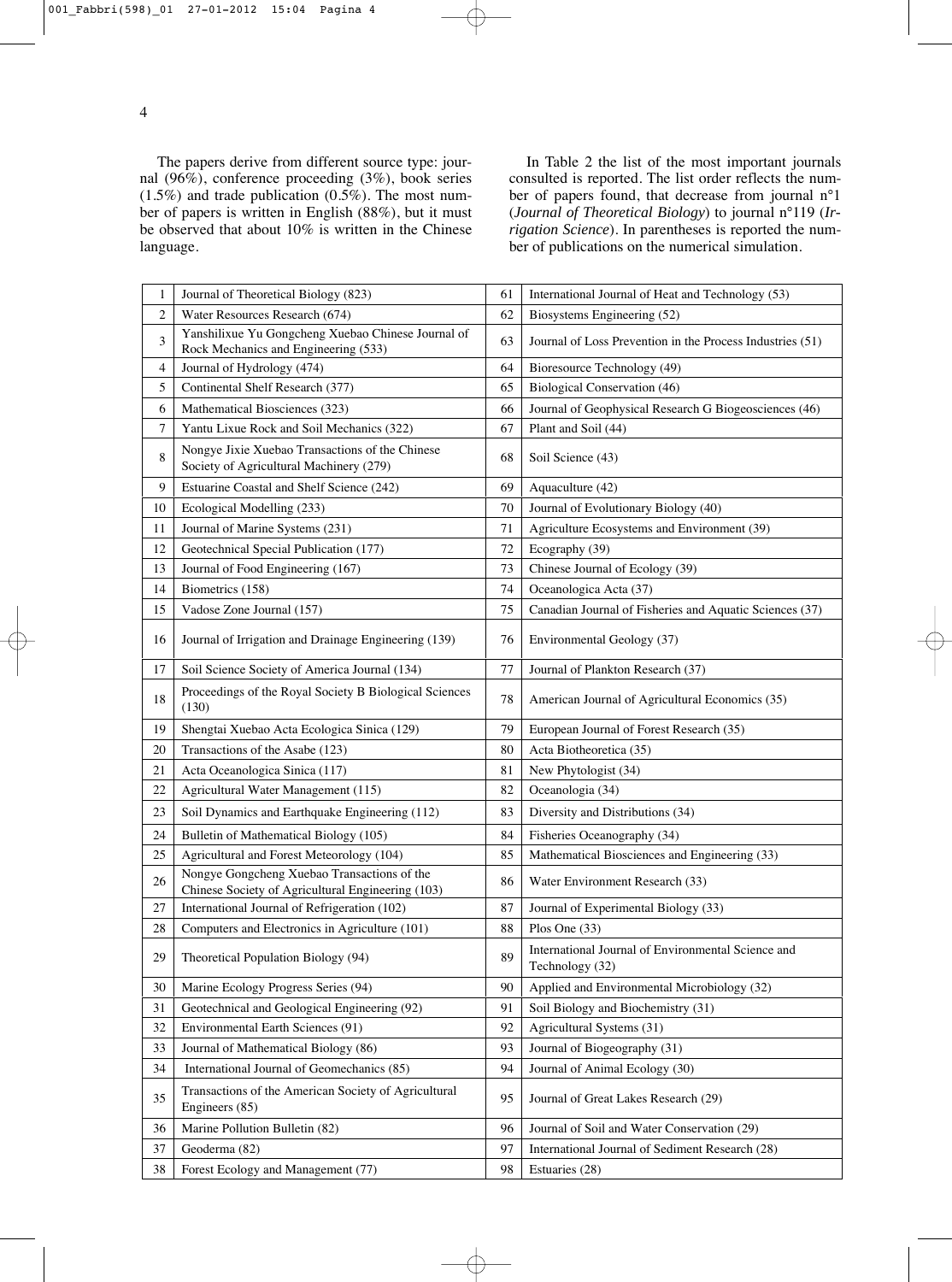| 39 | Deep Sea Research Part I Oceanographic Research<br>Papers (76)                | 99  | Agricultural Economics (27)                           |  |
|----|-------------------------------------------------------------------------------|-----|-------------------------------------------------------|--|
| 40 | Deep Sea Research Part II Topical Studies in<br>Oceanography (76)             | 100 | Oecologia (27)                                        |  |
| 42 | Biomass and Bioenergy (71)                                                    | 101 | South African Journal of Science (26)                 |  |
| 43 | Hydrobiologia (70)                                                            | 102 | Annals of Botany (26)                                 |  |
| 44 | Philosophical Transactions of the Royal Society B<br>Biological Sciences (70) | 103 | Pedosphere (26)                                       |  |
| 45 | Ecology (68)                                                                  | 104 | Aquacultural Engineering (25)                         |  |
| 46 | Evolution (66)                                                                | 105 | Behavioural Processes (25)                            |  |
| 47 | Chinese Journal of Applied Ecology (64)                                       | 106 | Current Science (25)                                  |  |
| 48 | American Naturalist (63)                                                      | 107 | Evolutionary Ecology (25)                             |  |
| 49 | Biosystems (62)                                                               | 108 | Population Ecology (25)                               |  |
| 50 | Progress in Oceanography (62)                                                 | 109 | Paddy and Water Environment (25)                      |  |
| 51 | Acta Horticulturae (61)                                                       | 110 | Eurasian Soil Science (24)                            |  |
| 52 | Biogeosciences Discussions (60)                                               | 111 | Applied Geography (24)                                |  |
| 53 | Biogeosciences (59)                                                           | 112 | Quaternary Science Reviews (24)                       |  |
| 54 | Canadian Journal of Forest Research (57)                                      | 113 | Aiche Journal (24)                                    |  |
| 55 | European Journal of Soil Science (57)                                         | 114 | Biology Letters (24)                                  |  |
| 56 | ICES Journal of Marine Science (57)                                           | 115 | Paper American Society of Agricultural Engineers (23) |  |
| 57 | Journal of Biological Systems (57)                                            | 116 | Oikos $(23)$                                          |  |
| 58 | Journal of Agricultural Biological and Environmental<br>Statistics (57)       | 117 | Mathematical Population Studies (23)                  |  |
| 59 | Limnology and Oceanography (54)                                               | 118 | Wood Science and Technology (23)                      |  |
| 60 | Remote Sensing of Environment (54)                                            | 119 | Irrigation Science (23)                               |  |

TABLE 2 - List of the most important journal that publish on numerical simulation in agri-food engineering.

In Table 3 are listed the first 40 institutions involved in numerical simulation research; in parentheses is reported the number of publications.

Grouping the institutions on a geographic criteria, it arises that 45% of them are located in USA and Oceania, 31% in EU and Russia and 23% in China and India. The first italian institutions, with about 30 publications each, are: *Consiglio Nazionale della Ricerca* (*CNR*), *Università degli Studi di Napoli Federico II* and *Alma Mater Studiorum Università di Bologna.*

The most popular numerical simulation software packages are reported in Table 4, in decreasing order of citations.

The papers were also classified in the following four thematic classes, on the base of keywords reported by authors:

1 - application to agricultural water management (e.g soil water retention, irrigation): ≈25%;

2 - design and structural application in agricultural architecture (e.g. farm and greenhouse):  $\approx 20\%$ ;

3 - structural applications in agricultural machinery construction (e.g. design of tractors mechanical parts, roll-over protective structures assessment), soil mechanics and interaction with tyres and tillage tools: ≈20%;

4 - application in food engineering (e.g. treatment such as freezing, pasteurization, mixing, sterilization by electromagnetic waves, or industrial plant design): ≈15%;

5 - others applications:  $\approx 20\%$ .

Some surveys on the application of numerical simulation in agri-food were found in literature. Most of them regard the applications to food industry [Norton 2006; Wang 2003; Gerlach 2008; Scott 1997; Kuriakose 2010].

It is notable that in 2002 the *Computers and Electronicd in Agriculture* published an entire volume (14 papers) on the item *Computational Fluid Dynamics a design and analysis tool for the agri-food industry*. The topics covered included ventilation and design of greenhouse and farm buildings, heating, cooling and storage of agricultural and food products, analysis and optimisation of food processes and facilities.

Moreover the *Journal of Food Engineering* in the year 2005 published an interesting special section on finite element modelling grouping different research on: microwave heating of foodstuff, pasta drying, transport phenomena in membrane concentration, food fluid, mixing, ultrafiltration of fruit juice, roasting of grain, infrared drying and cooking and fish cooling.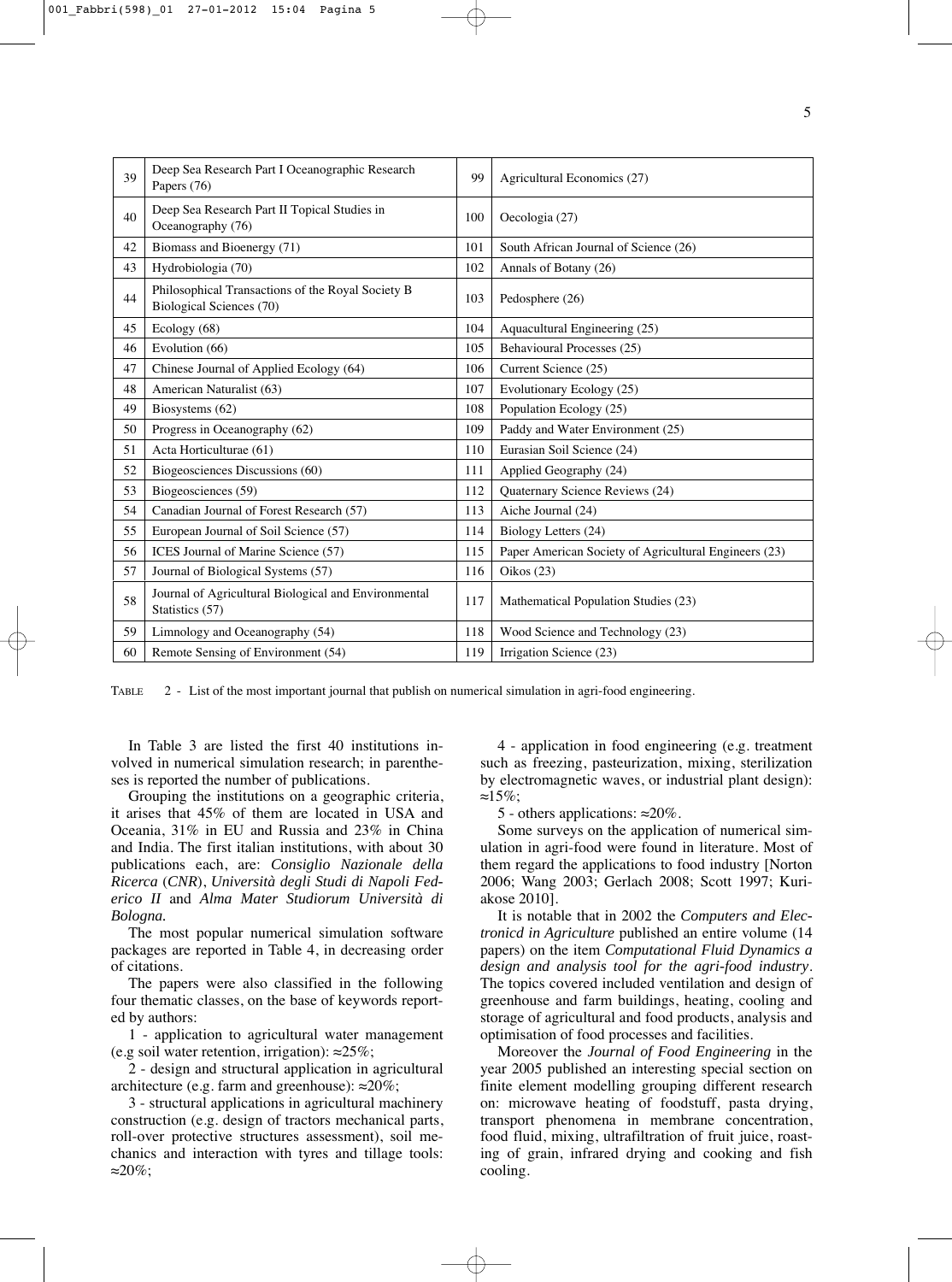| Chinese Academy of Sciences (186)          | UC Davis (116)                                          |
|--------------------------------------------|---------------------------------------------------------|
| University of Oxford (103)                 | University of Tokyo (100)                               |
| Wageningen University (90)                 | Katholieke Universiteit Leuven (90)                     |
| University of Florida (86)                 | Dalian University of Technology (83)                    |
| Texas A and M University (82)              | Woods Hole Oceanographic Institution (81)               |
| Cornell University (79)                    | Jiangsu University (79)                                 |
| China Agricultural University (77)         | North Carolina State University (76)                    |
| The University of British Columbia (74)    | <b>CNRS</b> Centre National Recherche Scientifique (73) |
| University of Washington Seattle (73)      | Kyushu University (70)                                  |
| Zhejiang University (67)                   | USDA Agricultural Research Service, (66)                |
| Wageningen University Research Centre (66) | UC Berkeley (66)                                        |
| Oregon State University (65)               | Imperial College London (65)                            |
| Tongji University (65)                     | Hohai University (64)                                   |
| United States Geological Survey (64)       | China University of Mining Technology (64)              |
| Kyoto University (63)                      | Eidgenossische Technische Hochschule Zurich (63)        |
| Pennsylvania State University (62)         | University of Western Australia (61)                    |
| University of Wisconsin Madison (60)       | Purdue University (59)                                  |
| Tsinghua University (58)                   | University of California, Riverside (58)                |
| University of Sydney (57)                  | Wuhan University (57)                                   |
| University of Nebraska - Lincoln (56)      | Proudman Oceanographic Laboratory (55)                  |

TABLE 3 - List of the most important institutions that published on numerical simulation in agri-food engineering more than 55 publications in the period 1960-05/2011.

| <b>Name</b>     | Company                            | <b>Type</b> |
|-----------------|------------------------------------|-------------|
| Fluent          | Fluent Inc, www.ansys.com          | TFD         |
| Comsol-Femlab   | Comsol Inc, www.comsol.com         | <b>MP</b>   |
| <b>ANSYS</b>    | ANSYS Inc, www.ansys.com           | <b>MP</b>   |
| <b>CFX</b>      | ANSYS Inc, www.ansys.com           | <b>TFD</b>  |
| STAR-CD         | CD Adapco Group, www.cd-adapco.com | <b>TFD</b>  |
| <b>PHOENICS</b> | CHAM Ltd, www.cham.co.uk           | TFD         |
| <b>ADINA</b>    | ADINA Inc, www.adina.com           | MP          |

Note: TDF: *Thermo Fluid Dynamics Software*; MP: *Multiphysics Sftware.*

TABLE 4 - List of the most popular numerical simulation software.

The growing trend of number of scientific studies involving aspects of numerical modelling highlights the development potential of the method in agri-food industry. Moreover it was possible to observe that



Fig. 3 - Scheme of the physical interactions for an electromagnetic heating model.

modelling activity evolves toward a higher complexity, in the sense that every single model tends to consider different physical aspects. This trend is permitted by the more modern software packages, which are actually moving towards codes characterized by the goal of so-called *multiphysics*. In other words *multiphysics* stay for the ability to manage different physical aspects of a model, coupled together, even in a strongly nonlinear way.

As an example in figure 3 is considered the case of microwave heating. The electromagnetic field is influenced by the moisture distribution inside the body and mutually interacts with the thermal effects. The moisture distribution depends on the thermal field and air flow around the body, and so on in a fully coupled way.

This result is reflected by behaviour of the current major manufacturer that are incorporating and integrating software companies that produce specialized codes.

## **4. Conclusion**

The scientific literature is a witness of the considerable development, in recent years, of numerical simulation techniques and their possible applications to the solution of many physical problems. In particular, with regard to agricultural and food engineering, numerical simulation has been proven as a tool that can significantly reduce costs of experimentation and prototyping. This although, unfortunately, the specific industrial sector tends to update slowly.

The method is not inherently limited, but limits have to be found in hardware availability and in the possibility, by the designer, to describe in deep the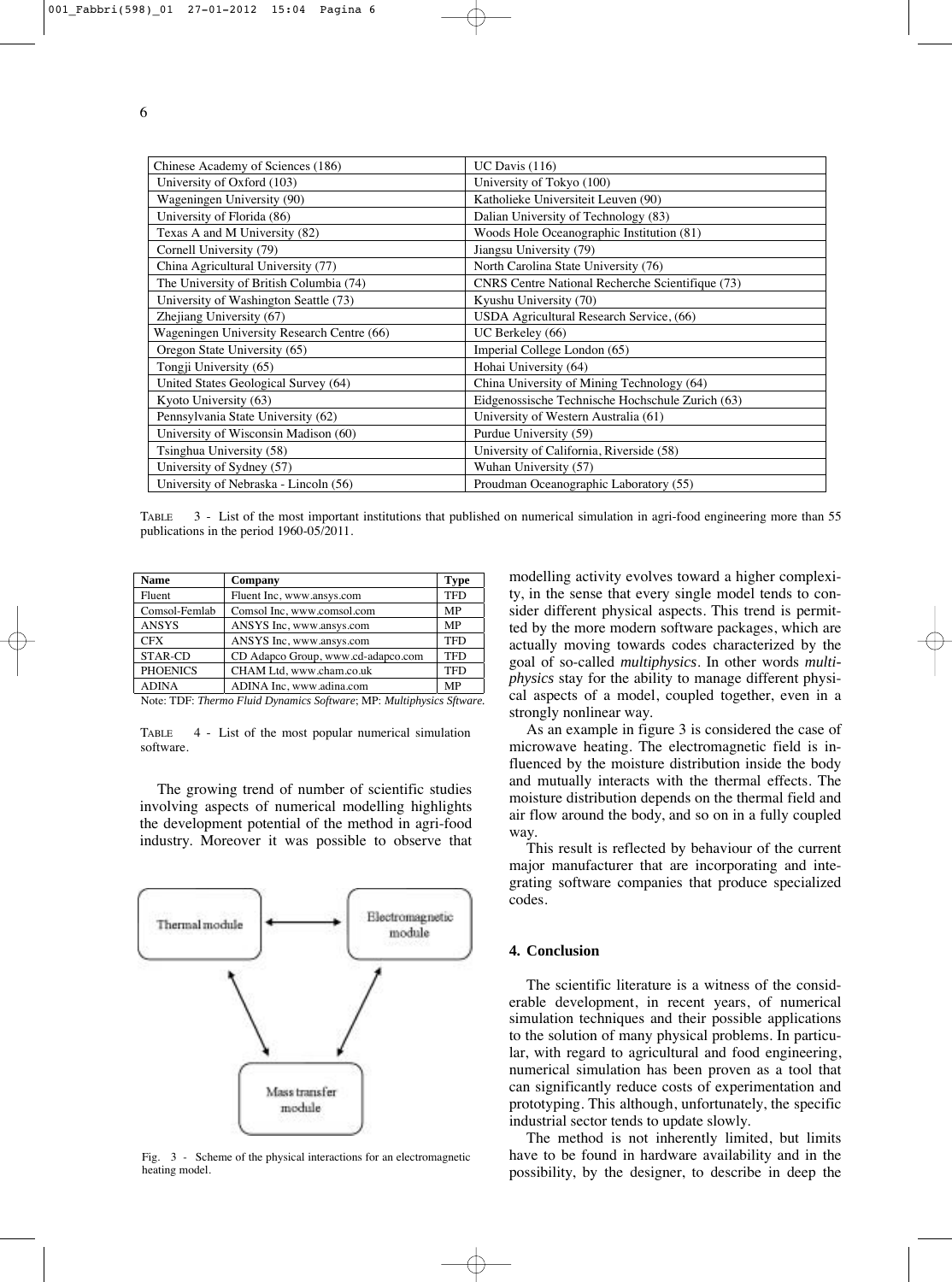most significant physical details of the problems to be simulated. The use of a commercial software package does not transform the modelling activity in a trivial operation. In fact it involve the creative ability to reduce the physical reality in a model, considering even the different specific features of each computer code. Numerical simulation techniques are destined to a wider spread, as a consequence of the increasing complexity of plant and processes and of continuous reduction of computing power cost. Currently the main obstacle to diffusion is the high technical and scientific skill required by operators, which is actually compensated in many factories with outsourcing resources. However, it is possible to observe, as an index of increasing interest, that numerical simulation techniques are spreading in academic engineering courses, and moreover many software producers offer low budget policies for learning purposes.

The FE/FV codes are more and more stable, economical and easy to use. The cost of the software may seem sometimes high, but it should be realistically compared with that of an experimental investigation.

#### **References**

- Datta A.K, Sun E., Solis A., Food Property Data and Their Composition-Based Prediction, in Engineering Properties of Foods, M.A. Rao and S.S.H. Rizvi. eds. 1995, Marcel Dekker, New York.
- Datta A.K., Computer-Aided Engineering in Food Process and Product Design. Food Technology, 1998, 52, 44-52.
- EngineeringToolbox, 2011, http://www.engineeringtoolbox.com/material-properties-24.html
- ESM Software, Inc., 2011, http://www.esm-software.com
- Gerlach D., Alleborn N., Baars A., Delgado A., Moritz J., Knorr D., Numerical simulations of pulsed electric fields for food preservation: A review. Innovative Food Science and Emerging Technologies, 2008, 9, 408-417.
- Goodfellow Cambridge Limited, 2011, http://www.goodfellow.com
- Houska M., Nesvadba P., Mayer Z., Database of physical properties of foods: Subgroup of mechanical and rheological Properties. Journal of Texture Studies, 2001, 32, 155-160.
- Kuriakose R., Anandharamakrishnan C., Computational fluid dynamics (CFD) applications in spray drying of food Products. Trends in Food Science & Technology, 2010, 21, 383-398.
- MatWeb, Automation Creations, Inc., Blacksburg, Virginia. 2011, http://www.matweb.com
- Mohsenin N.N., Thermal Properties of Foods and Agricultural Materials, Gordon and Breach Science Publishers Inc. 1980, New York.
- Nelfood, Database of Physical Properties of Food, Food Properties Awareness Club. 2011, http://www.nelfood. com/
- Sadd P.A., Johns A.I., Database of physical properties of agro-food materials. Journal of Food Engineering, 2004, 61, 497-503.
- Norton T., Sun D.W., Computational fluid dynamics (CFD) e an effective and efficient design and analysis tool for the food industry: A review. Trends in Food Science & Technology, 2006, 17, 600- 620.
- Okos M.R., Physical and Chemical Properties of Food, American Society of Agricultural Engineers, 1986, St. Joseph, Michigan.
- Puri V.M., Anantheswaran, R.C., The finite-element method in food processing: a review. Journal of Food Engineering, 1993, 19, 247-274.
- Puri V.M., Anantheswaran R.C., Finite Element Method in Food Processing: A Review. 1990, Paper 90-6523, ASAE, St. Joseph, MI.
- Rahman M.S., Food Properties Handbook, Second Edition, 2009, Boca Raton, Florida, USA: CRC Press.
- Rao M.A., Datta A.K. and. Rizvi S.S.H., Engineering Properties of Foods, Third Edition, 2005, Boca Raton, Florida, USA: CRC Press.
- Rao M.A., Rizvi S.S.H., Engineering Properties of Foods, Marcel Dekker Inc., 1995, New York.
- Scott G., Richardson P., The application of computational fluid dynamics in the food industry. Trends in Food Science & Technology, 1997, 8, 119-124.
- Singh R.P., Food Properties Database v2.0 for Windows. 1995, Boca Raton, Florida, USA: CRC Press .
- Singh R.P., Medina A.G., Food Properties and Computer-Aided Engineering of Food Processing Systems. 1989, Boston, MA: Kluwer Academic Publishers.
- Wang L., Sun D.W., Recent developments in numerical modelling of heating and cooling processes in the food industry e a review. Trends in Food Science and Technology, 2003,14, 408-423.

#### **SUMMARY**

In agri-food engineering many complex problems arise in plant and process design. Specifically the designer has to deal with fluid dynamics, thermal or mechanical problems, often characterized by physics coupling, non-linearity, irregular geometry, anisotropy and in definitive rather high complexity. In recent years, the ever growing availability of computational power at low cost, made these problems more often approached with numerical simulation techniques. Mainly in terms of finite elements and finite volumes.

In this paper the fundamentals of numerical methods are briefly recalled and a discussion about their possibility of application in the food and agricultural engineering is developed.

**Keywords**: agri-food engineering, numerical simulation, finite elements, numerical modelling.